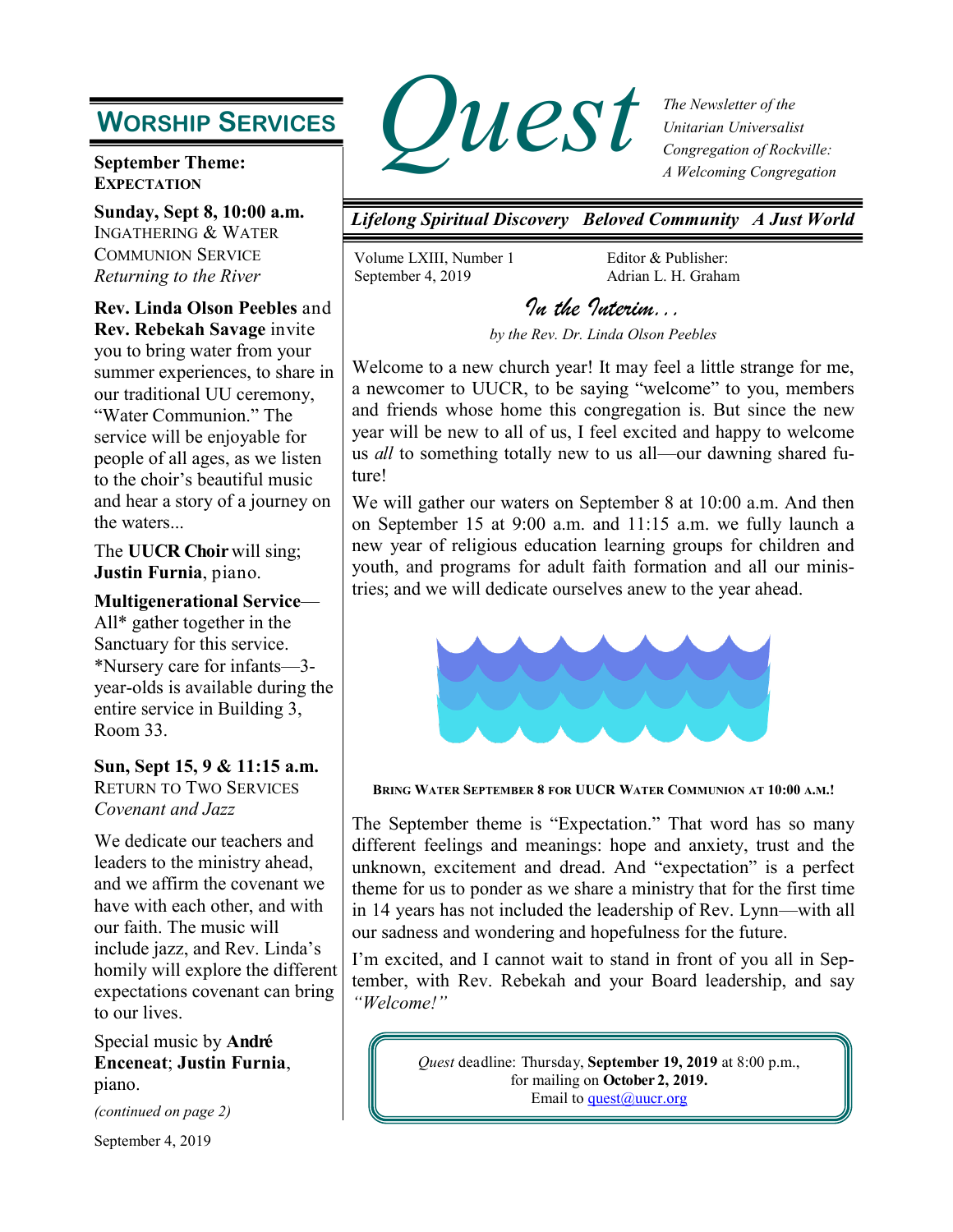# *Quest*

**Unitarian Universalist Congregation of Rockville 100 Welsh Park Drive Rockville, MD 20850 301-762-7666 UUCR@UUCR.ORG WWW.UUCR.ORG**

### **Staff**

Interim Senior Minister: Rev. Dr. Linda Olson Peebles Associate Minister: Rev. Rebekah A. Savage Director of Religious Education: Carla Miller Director of Music: Sarah Jebian Director of Communications & Membership: Adrian L. H. Graham Church Administrator: Donna Taylor RE & Youth Assistant: Anne Chernikoff Pianist: Justin Furnia Building Sexton: Justin Onyeador

### **Board of Trustees**

Mary Carvajal, President Elsa Powel Strong, Vice President Peter Shaw, Secretary Christy Shannon, Treasurer Dana Alzouma Glenn Griffin Brian Haugen Colleen Dolak, Immediate Past President

## **Officers**

Secretary: Peter Shaw Treasurer: Christy Shannon Assistant Treasurers: Eric Burch Barbara Harrison

## **Quest Staff**

Editor-in-Chief/Coordinator: Adrian Graham Desktop Publisher: Adrian Graham

*Quest*, the regular newsletter of the Unitarian Universalist Congregation of Rockville, is published monthly at the UUCR office at 100 Welsh Park Drive, Rockville, MD 20850, and distributed without charge to members, guests, and friends. Postage is paid at Rockville, MD. All rights reserved. Postmaster: Send address changes to Circulation Manager, *Quest*, 100 Welsh Park Drive, Rockville, MD 20850

### *(Worship Services continued from page 1)*

**First Fifteen—Three to four Sundays a month, all ages\*** join in worship in the Sanctuary for the "First Fifteen" minutes, after which those in pre-K through 5th grade follow their teachers to their classrooms. Parents of pre-K through 3rd grade are asked to sign their children out from classes promptly at the end of worship; children in 4th grade and up will be dismissed to find their parents at the end of class. \*Nursery care for infants—3-year-olds is available during the entire service in Building 3, Room 33.

## **Sunday, September 22, 9:00 a.m. & 11:15 a.m.** *Expecting the Unexpected*

What happens when we let go of expectations? Is it because of past disappointments? Or can letting go help us arrive at destinations beyond our hopes and dreams? Or maybe we can just finally see what has always been here? **Carla Miller ,** Director of Religious Education, offers a story for all ages, and **Rev. Linda**  preaches.

We will be treated with music from **WildBerry Jam**; **Dick Gilbert**, piano.

**First Fifteen**—see above.

### **Sunday, September 29, 9:00 a.m. & 11:15 a.m.** *And Then Some...*

When our expectations of life are generally met, we are content happy even. When our expectations are exceeded and showered with good fortune, we are elated—grateful even. American moral and social philosopher Eric Hoffer wrote: "The hardest arithmetic to master is that which enables us to count our blessings." Grace is when we are bestowed with unexpected, unearned, and "unasked for" blessings, even in the midst of heartbreak and spiritual despair. We are called to be stewards of blessings—and then some. Led by **Rev. Rebekah**.

Special music by **Justin Furnia**, piano.

**First Fifteen**—see above.



*Quest* — 2 September 4, 2019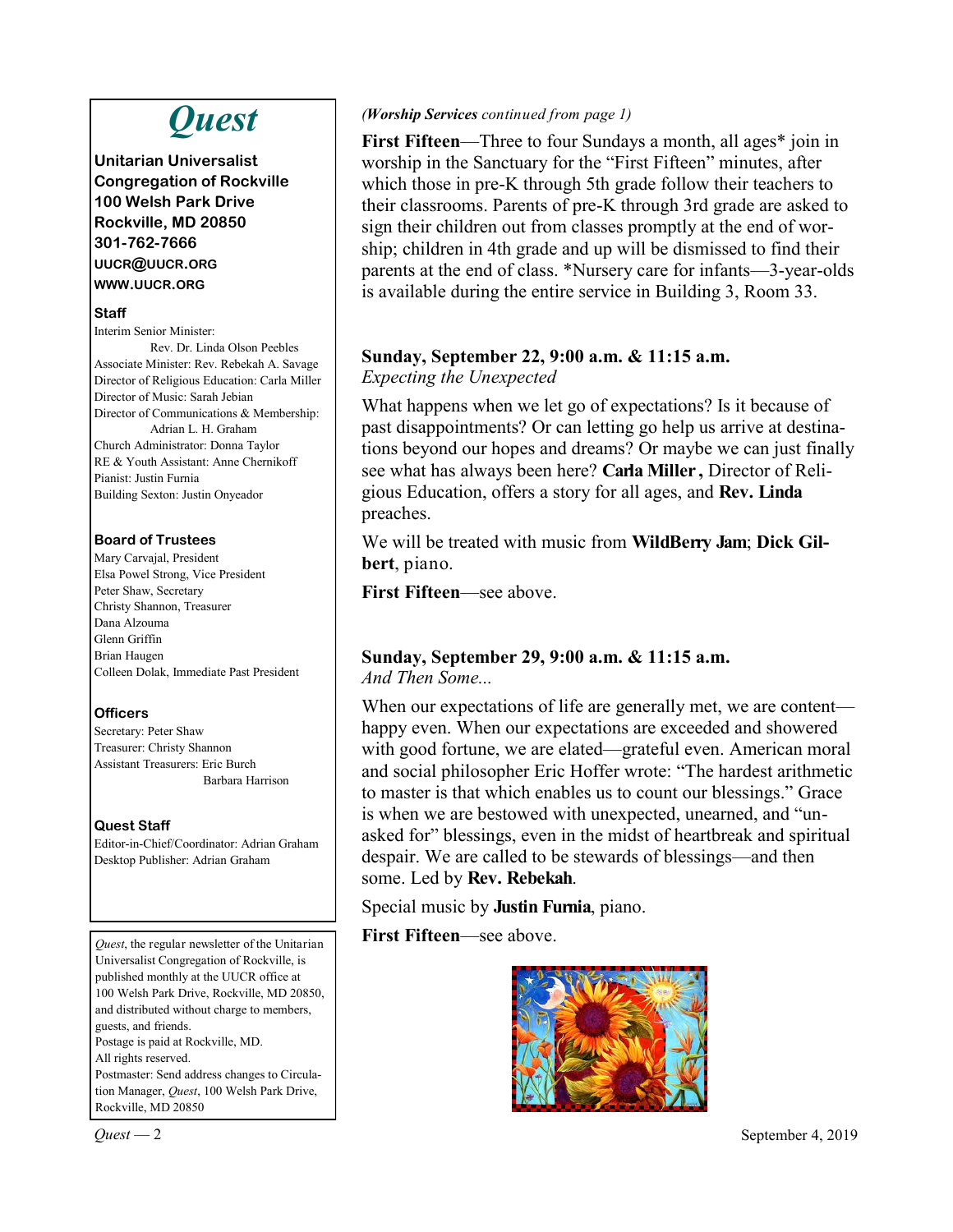# **CONGREGATION WORKS**

# **Fall Town Hall Meeting**

*by Mary Carvajal, UUCR Board President*

Please join us for the Fall Town Hall Meeting on Sunday, October 6 during Middle Hour. We will give updates on congregational goals and activities, and discuss plans for evaluating the two services schedule. Looking forward to seeing you there!

Please feel free to contact me at  $president19-20@uucr.org$  $president19-20@uucr.org$  with any questions or concerns.



# **SHARING THE MINISTRY**

# **Congregational Engagement & New2UU**

*by Adrian Graham, Director of Communications & Membership*

Welcome to a new year!

For many of us, summer is a time when we are away more than other times of year. Sometimes, away means physically leaving the area; other times, being away simply means less frequent participation in congregational life. With our Ingathering service on September 8, we "gather in" our community after this time of being away and recommit ourselves to co-creating religious community and engaging with it.

In what ways have you committed to co-creating community here at UUCR in the past? What commitments do you imagine you will make this year? There are so many ways to serve, to make this the most vibrant worshipping community it can possibly be. Have you considered joining the Greeters and welcoming folks as they arrive on Sunday mornings? How about serving as an Usher, often one of a newcomer's first points of contact in worship. Would you be willing to help make a great first impression? Perhaps you'd like to help with coffee hour? Or…? Let me know! These are just a few of the many ways to be *actively* engaged—there are so many more. *And I am here to help you get connected.* In those moments when you just don't know how to get involved, please feel free to reach out to me and begin the conversation. Let us all create beloved community together!

For those of you who have been contemplating a shift from *congregant* to *member*, and for those newcomers to UUCR and/or to Unitarian Universalism, our **Fall New2UU series** will be offered in three Thursday night sessions from  $6:30$  p.m. to  $8:30$  p.m. (Oct. 17, Oct. 24, and Nov. 7). This class is a great way to get your toes wet and learn about our faith tradition broadly speaking, as well as our particular expression of it here at UUCR. Those who are interested in joining the congregation as members will be invited to do so after completing these three sessions, and will be formally welcomed into membership on Sunday, November 14. More details will be made available in upcoming issues of *UUCR E-Weekly* and in our Order of Service on Sunday mornings closer to the start date. Questions in the meantime? Reach me at  $\frac{\text{argram}}{\text{argram}}$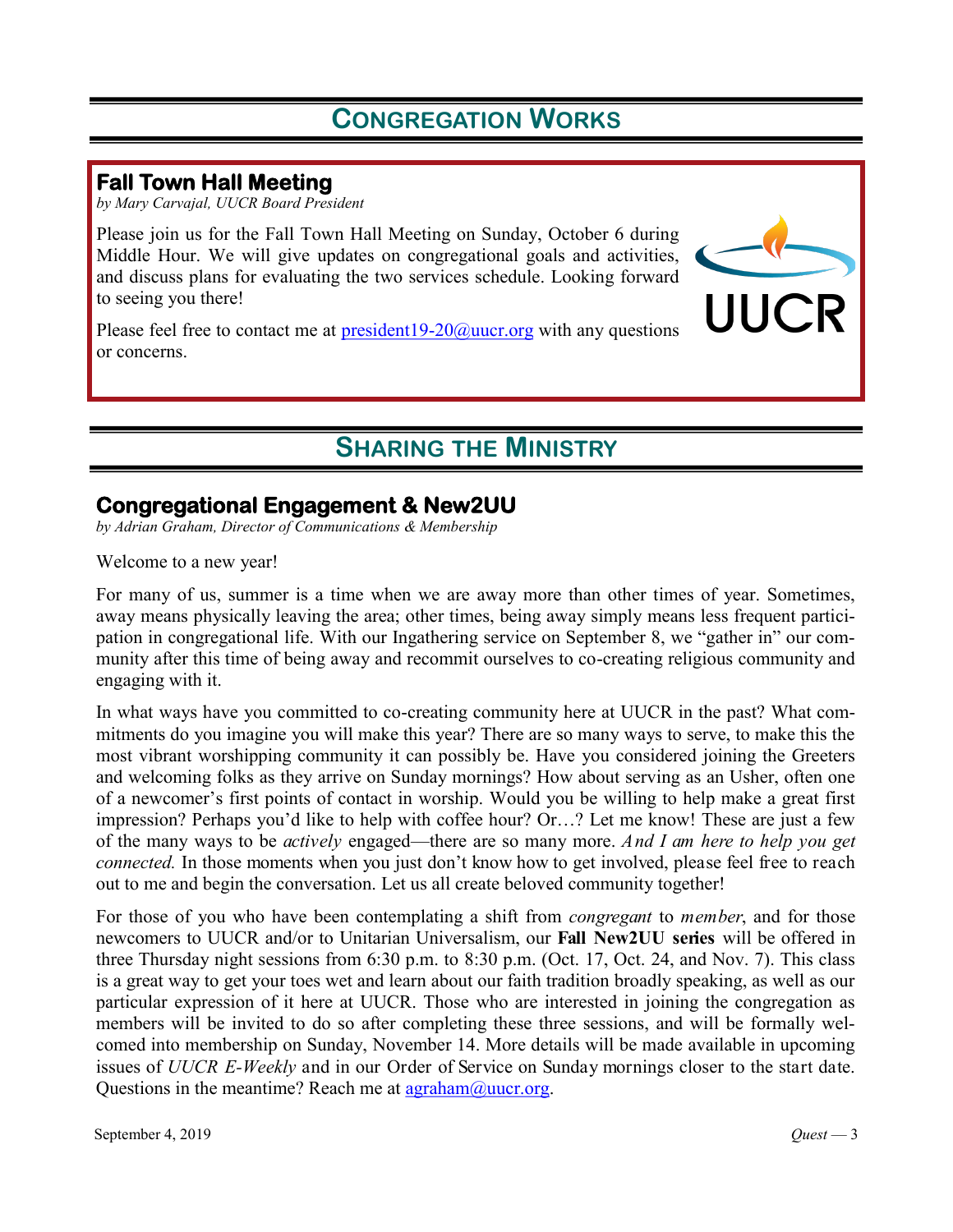# **SHARING THE MINISTRY**

# **Music & Arts**

*by Sarah Jebian, Director of Music*

That moment when…

You're sitting in a dimly lit concert hall and the orchestra begins to tune. You know the show is about to start but you don't know exactly what to expect, do you? You hope the music will be wonderful. You hope you'll leave the hall feeling like you've been transported to a magical place or at the very least, that you've had a nice break from the grind of day-to-day life.

Although the music never stops in our worship services, the beginning of a new church year always feels like an orchestra tuning except instead of being part of the audience, I'm on the conductor's podium hoping that I've done my work well enough to transport you—my beloved community. The atmosphere in the office is positively vibrating with expectant new energy!

So, what can you expect from your Music and Arts program this year? Well… Excellent musical offerings on Sunday morning from a variety of groups—both in-house and outside special guests. *ArtsConnect* at UUCR will focus on racism in America and look closely at our current immigration policies. Never again is now and *ArtsConnect* will use music, visual art, and the written word to bring these issues into sharp contrast. We're also planning another "**Battle of the Bands**" in addition to a few other special music events throughout the year. The **Visual Art Program** has some gorgeous art shows in store for you as well. More information about these and all the Music & Arts programming can always be found on [our website,](https://uucrmusic.weebly.com/) in *UUCR E-weekly*, at the Music & Arts program table during Middle Hour, or on the bulletin boards in Fellowship Hall.

And now, the house lights dim as I tap my baton on the corner of my music stand. Let us begin.

In harmony,

*Sarah*

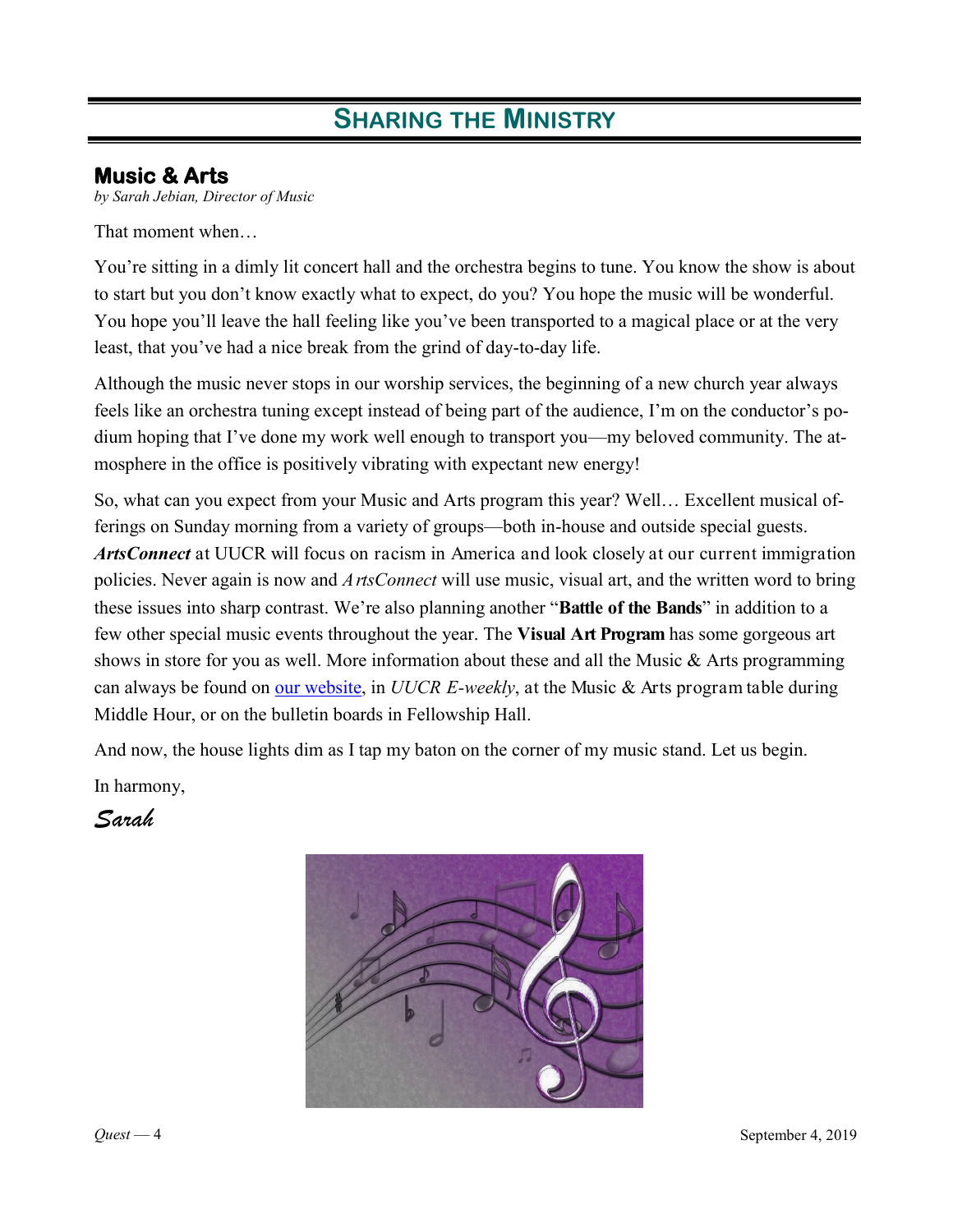# **SHARING THE MINISTRY**

# **Thinking of You**

*compiled by Judy Eisenhauer and Staff on behalf of the Pastoral Care Team*

**Jewell Golden**, member of our congregation since 1959, died on August 11. She had a long career as a social worker and was the longest serving member of UUCR's Pastoral Care Team. Jewell, who was predeceased by husband Ralph golden, is survived by son John and daughter Jill. All are welcome to attend a celebration of Jewell's life at UUCR on Sunday, October 27, at 2:00 p.m.



Please contact **Judy Eisenhauer** with any joys, concerns, or accomplishments you would like to share in this column.



# **Candles of Joy & Concern**

*by Rev. Rebekah Savage*

As you may have noticed or heard, we introduced a new element to our worship and Sanctuary on Sunday, August 11, with the candles of joy and sorrow, and a "Book of Life." The candles are now at the front of the Sanctuary by the chancel, and during the offertory, people were invited to come forth and light a candle in recognition of a joy or concern on their hearts. Worship attendees are also invited to write in our Book of Life and to share a joy or sorrow, a name or prayer request (and also include your name if you'd like a minister or someone from the Pastoral Care Team to follow up).

Everyone is free to either simply light a candle without leaving a note in the Book.

For now, we will plan on including the candles/Book *during the offertory* beginning with services on September 15, while people are invited to continue to light a candle (as our usual practice) *before and after worship* through the September 8 Ingathering service. We'll try it out as an experiment and see how the practice feels during worship. This is a wonderful invitation to a deeper spiritual practice and broader community holding of space for those with both joys and sorrows.